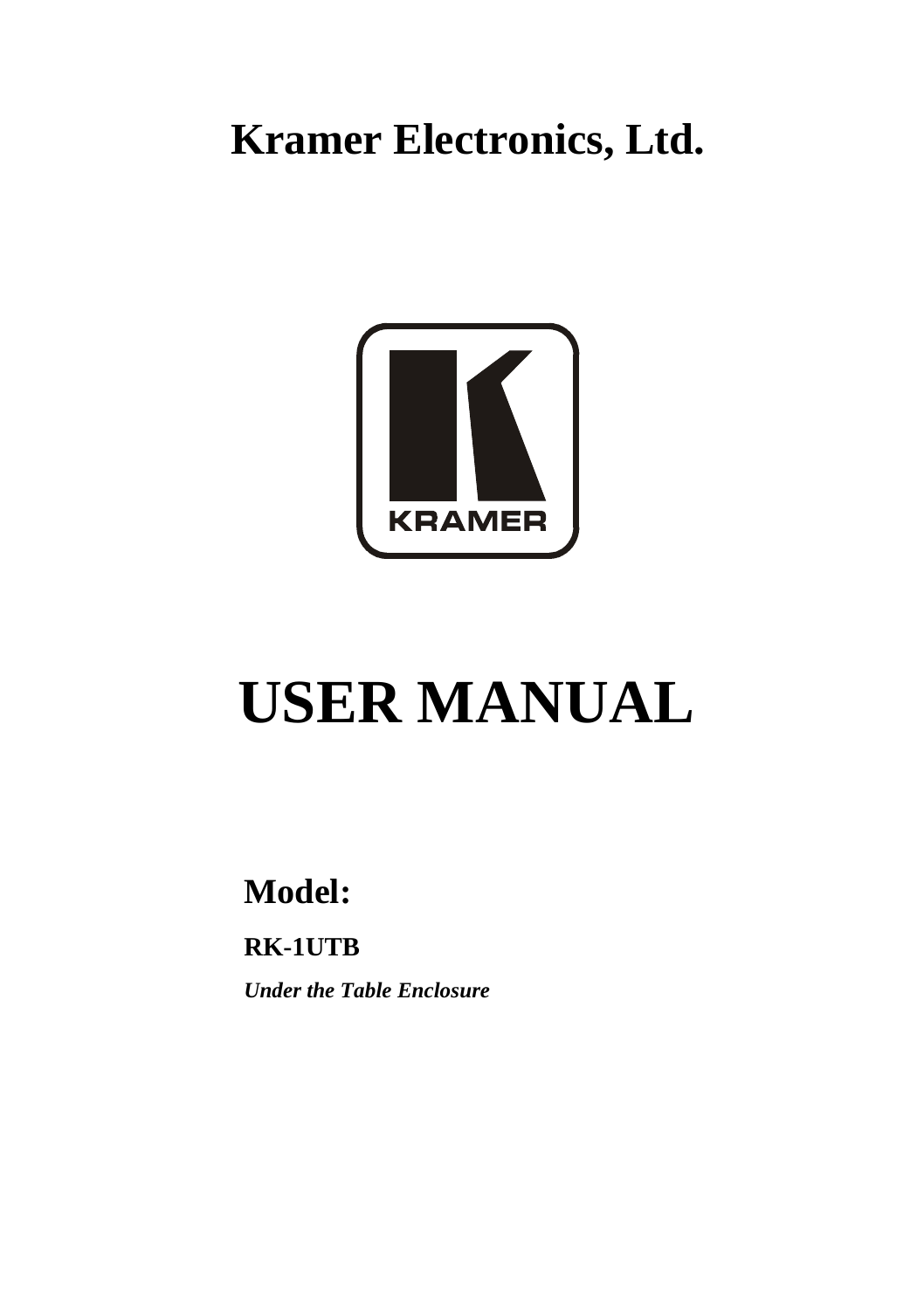## **Contents**

| 1            | <b>Introduction</b>                                   |   |
|--------------|-------------------------------------------------------|---|
| $\mathbf{2}$ | <b>Getting Started</b>                                | 1 |
| 3            | <b>Overview</b>                                       | 2 |
| 3.1          | <b>Recommendations for Best Performance</b>           | 3 |
| 4            | <b>Your Kramer RK-1UTB Under the Table Enclosure</b>  | 4 |
| 5            | Install the Kramer RK-1UTB Under the Table Enclosure  | 5 |
| 5.1          | Mount the Kramer devices on the RK-1UTB               | 5 |
| 5.1.1        | Installing the Required Kramer Inserts                | 5 |
| 5.1.2        | Mounting the Kramer TOOL                              | 5 |
| 5.2          | Securing the RK-1UTB Enclosure to the Table           | 6 |
| 5.3          | Installing the Cables                                 | 7 |
| 5.4          | Mounting Units that do not have Underside Screw Holes | 7 |
| 5.5          | Connecting a Blank Panel to the RK-1UTB               | 8 |
| 6            | <b>Technical Specifications</b>                       | 9 |

## **Figures**

| Figure 1: RK-1UTB Under a Table                                         | $\mathcal{D}$               |
|-------------------------------------------------------------------------|-----------------------------|
| Figure 2: RK-1UTB Under the Table Enclosure                             | $\boldsymbol{\vartriangle}$ |
| Figure 3: RK-1UTB Under the Table Enclosure – Underside                 | 6                           |
| Figure 4: Securing the RK-1UTB to the Underneath of the Table           | 6                           |
| Figure 5: Mounting a half-19" unit via Screws on the RK-1UTB Side Panel | 8                           |
| Figure 6: RK-1UTB Rack Adapter – Connecting a Blank Panel               | 8                           |

## **Tables**

| Table 1: Using the RK-1UTB                          |                        |
|-----------------------------------------------------|------------------------|
| Table 2: RK-1UTB Blank Panels – Part Numbers        |                        |
| Table 3: RK-1UTB Under the Table Enclosure Features | $\boldsymbol{\Lambda}$ |
| Table 4: Technical Specifications of the RK-1UTB    |                        |

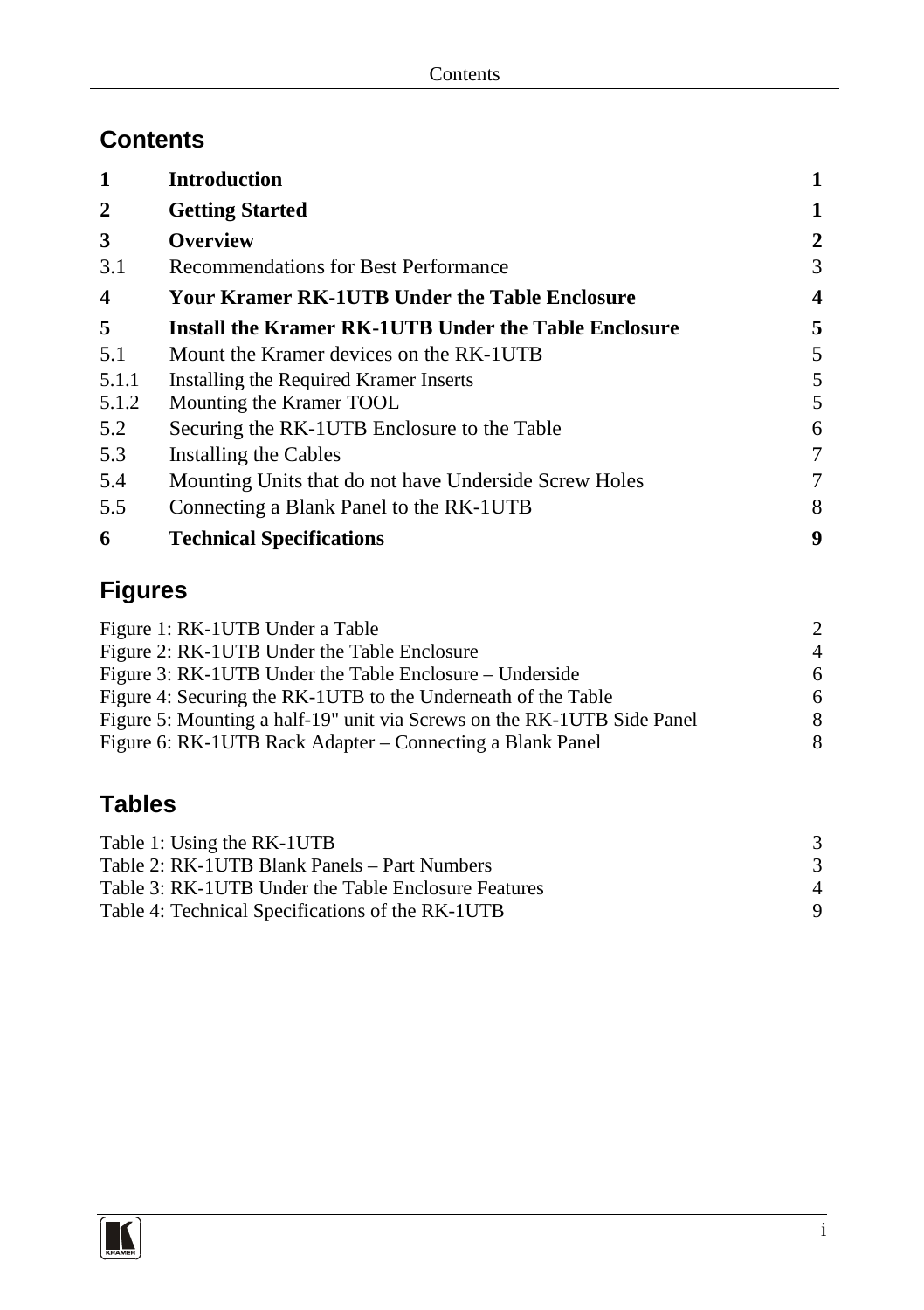#### <span id="page-2-0"></span>**1 Introduction**

Welcome to Kramer Electronics! Since 1981, Kramer Electronics has been providing a world of unique, creative, and affordable solutions to the vast range of problems that confront the video, audio, presentation, and broadcasting professional on a daily basis. In recent years, we have redesigned and upgraded most of our line, making the best even better! Our 1,000-plus different models now appear in [1](#page-2-2)1 groups<sup>1</sup> that are clearly defined by function.

Congratulations on purchasing your Kramer **RK-1UTB** *Under the Table Enclosure*, a furniture-mounted adapter which is ideal for boardrooms, conference and training rooms!

The package includes the following items:

- **RK-1UTB** *Under the Table Enclosure*
- Additional mechanical parts (screws, nuts and so on)
- This user manual<sup>[2](#page-2-3)</sup>

## <span id="page-2-1"></span>**2 Getting Started**

We recommend that you:

- Unpack the equipment carefully and save the original box and packaging materials for possible future shipment
- Review the contents of this user manual

<span id="page-2-3"></span><sup>2</sup> Download up-to-date Kramer user manuals from the Internet at this URL: http://www.kramerelectronics.com



<span id="page-2-2"></span><sup>1</sup> GROUP 1: Distribution Amplifiers; GROUP 2: Switchers and Matrix Switchers; GROUP 3: Control Systems; GROUP 4: Format/Standards Converters; GROUP 5: Range Extenders and Repeaters; GROUP 6: Specialty AV Products; GROUP 7: Scan Converters and Scalers; GROUP 8: Cables and Connectors; GROUP 9: Room Connectivity; GROUP 10: Accessories and Rack Adapters; GROUP 11: Sierra Products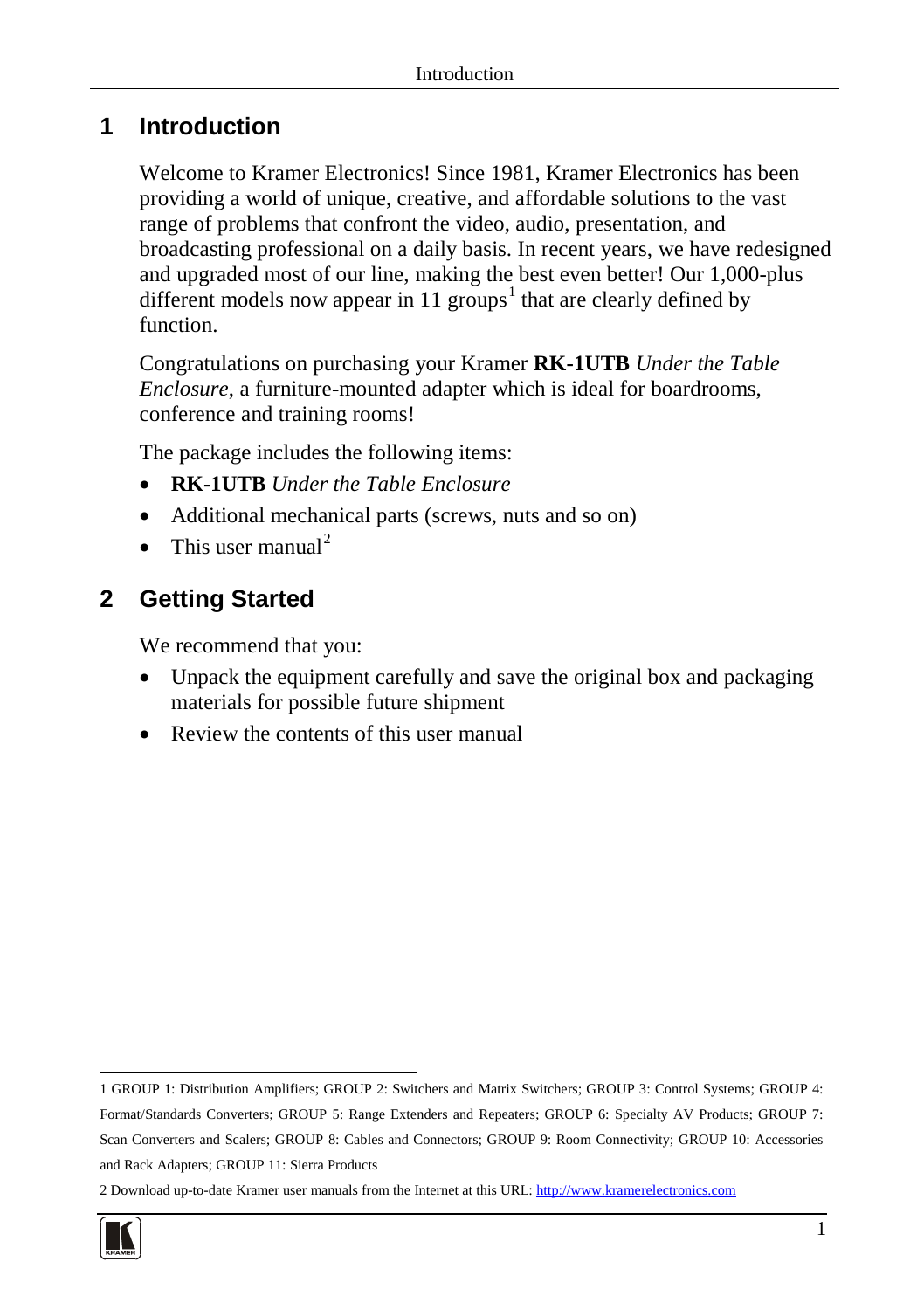## <span id="page-3-0"></span>**3 Overview**

The **RK-1UTB** is an under the table enclosure that is easily installed underneath a wooden table or podium top. The unit is sturdy, cost-effective, and easy to install.

#### The **RK-1UTB**:

- Lets you install one half-19" 1U unit or a combination of 1/4-19" 1U units and  $1/8-19$ " 1U units. The examples in  $Table 1$  illustrate how different products can be combined
- Includes three USA power sockets
- Lets you install up to two wall plate inserts, according to your  $requirements<sup>1</sup>$  $requirements<sup>1</sup>$  $requirements<sup>1</sup>$



*Figure 1: RK-1UTB Under a Table*

<span id="page-3-2"></span><span id="page-3-1"></span><sup>1</sup> For details of Kramer's wall plate devices and module connectors, see our Web site a[t http://www.kramerelectronics.com](http://www.kramerelectronics.com/)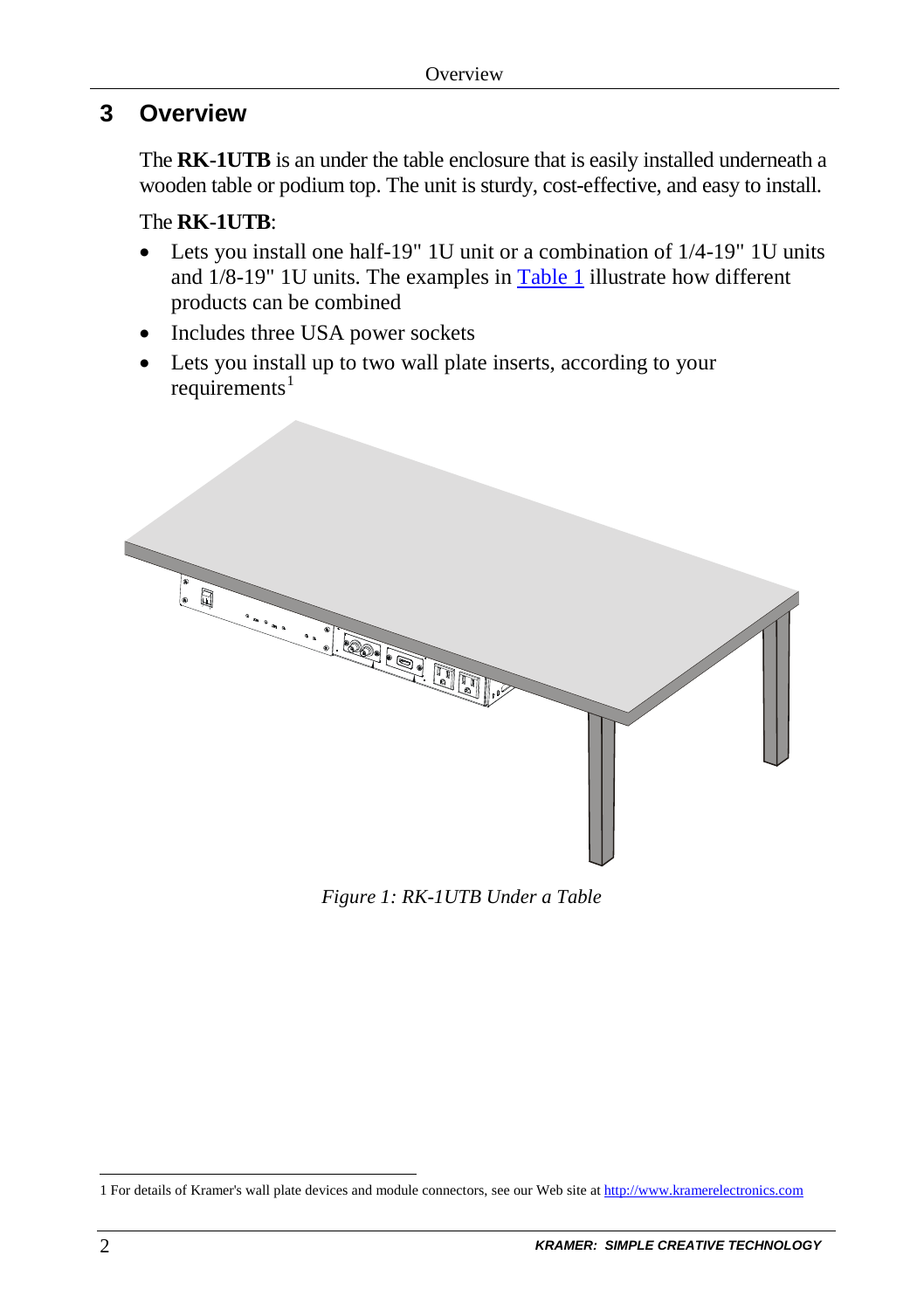**Overview** 

*Table 1: Using the RK-1UTB*

<span id="page-4-1"></span>

| Mounting Kramer products <sup>1</sup> on the RK-1UTB | For example:                                                          |
|------------------------------------------------------|-----------------------------------------------------------------------|
| 1/2                                                  | • One VP-100A unit                                                    |
| 1/4<br>1/4                                           | • Two 104B units                                                      |
| 1/4<br>1/8<br>1/8                                    | One 104B unit<br>$\bullet$<br>• One PS-1DVI unit<br>• One PT-1PS unit |
| 1/8<br>1/8<br>1/8<br>1/8                             | • Four PS-1DVI units                                                  |

<span id="page-4-2"></span>The **RK-1UTB** does not have to be entirely full with mounted units. You can use the optional blank panels defined i[n Table 2](#page-4-2) to fill the empty spaces.

| <b>Blank Panel Description</b> | <b>Part Number</b> |
|--------------------------------|--------------------|
| PNL-BLANK/1/2U-19"             | 60-900013          |
| PNI - RI ANK/1/4I J-19"        | 60-900014          |

PNL-BLANK/1/8U-19" 60-900015

*Table 2: RK-1UTB Blank Panels – Part Numbers*

#### <span id="page-4-0"></span>**3.1 Recommendations for Best Performance**

We recommend that you:

- Have a Philips screwdriver available
- Disconnect the mains voltage and all cables connected to each machine that is being mounted in the rack adapter before proceeding with the installation
- Connect only good quality connection cables, thus avoiding interference, deterioration in signal quality due to poor matching, and elevated noise levels (often associated with low quality cables)
- Avoid interference from neighboring electrical appliances and position your rack adapter on the rack away from moisture, excessive sunlight and dust

<span id="page-4-3"></span><sup>1</sup> Each product is measured in inches

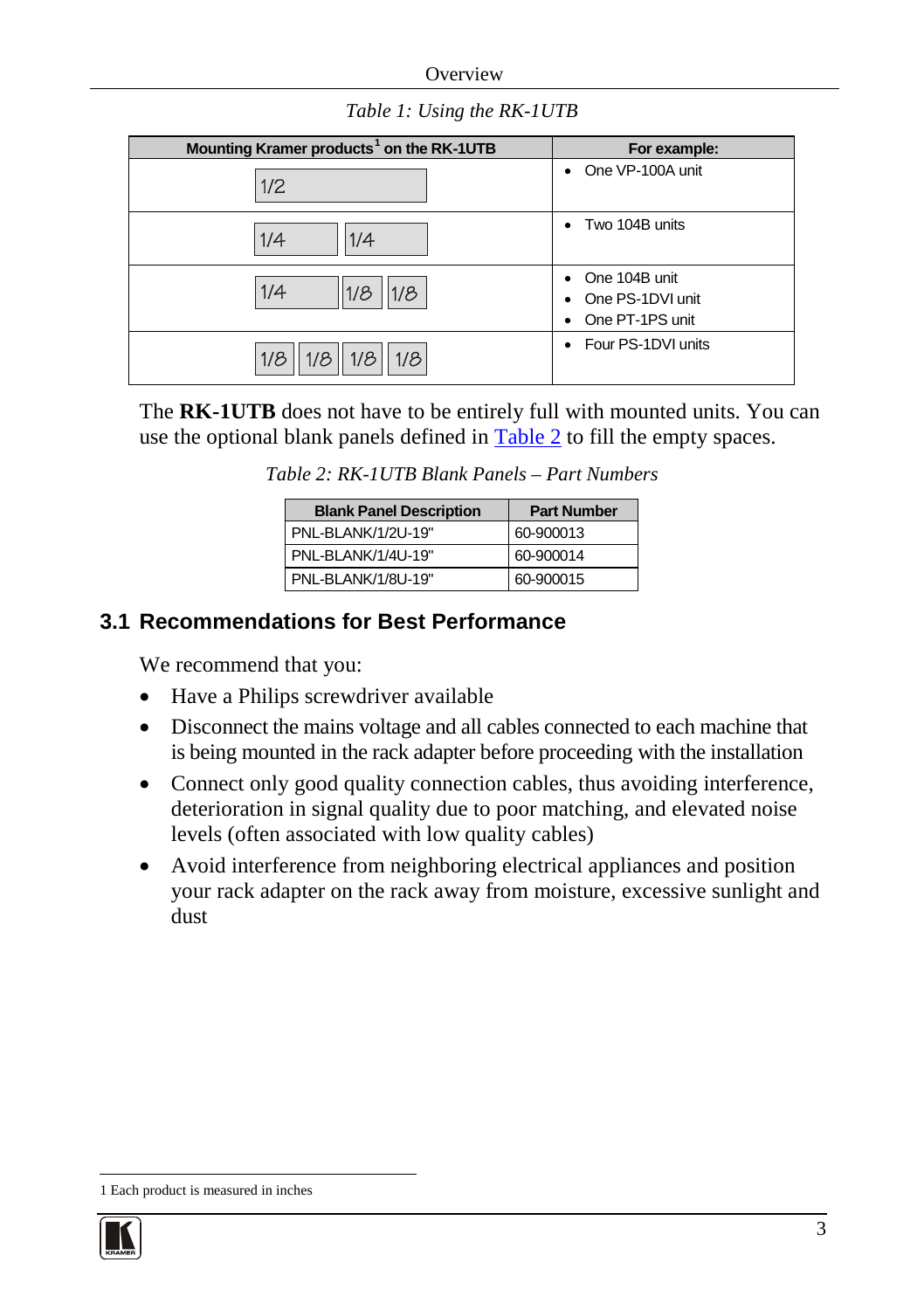## <span id="page-5-0"></span>**4 Your Kramer RK-1UTB Under the Table Enclosure**

[Figure 2](#page-5-1) and [Table 3](#page-5-2) define the **RK-1UTB**:



*Figure 2: RK-1UTB Under the Table Enclosure*

<span id="page-5-3"></span>

| Table 3: RK-1UTB Under the Table Enclosure Features |
|-----------------------------------------------------|
|                                                     |

<span id="page-5-2"></span><span id="page-5-1"></span>

| # | Feature                           | <b>Function</b>                                                                                                                           |
|---|-----------------------------------|-------------------------------------------------------------------------------------------------------------------------------------------|
|   | <b>Rim Screw Holes</b>            | For fixing the RK-1UTB under the table (3 on each side)                                                                                   |
| 2 | <b>TOOL Mounting Area</b>         | Space for mounting a Kramer TOOL <sup>1</sup> . Underside includes a<br>set of screw holes that are suitable for the units to be mounted. |
|   | Kramer Insert (see section 5.1.1) | A blank cover that can be replaced with a Kramer insert as                                                                                |
|   |                                   | required                                                                                                                                  |
| 5 | Power Socket                      | Connect to power a peripheral device <sup>2</sup>                                                                                         |
| 6 | Power Socket                      | Connect to power a peripheral device <sup>2</sup>                                                                                         |
|   | Power Socket (6.3A)               | Connect to the mains power                                                                                                                |
|   | Power Socket                      | Connect to power the Kramer machine <sup>2</sup>                                                                                          |

<span id="page-5-4"></span><sup>1</sup> One half-19" 1U unit, or a combination of 1/4-19" 1U units and 1/8-19" 1U units

<span id="page-5-5"></span><sup>2</sup> Suitable for the USA version power requirements (110V)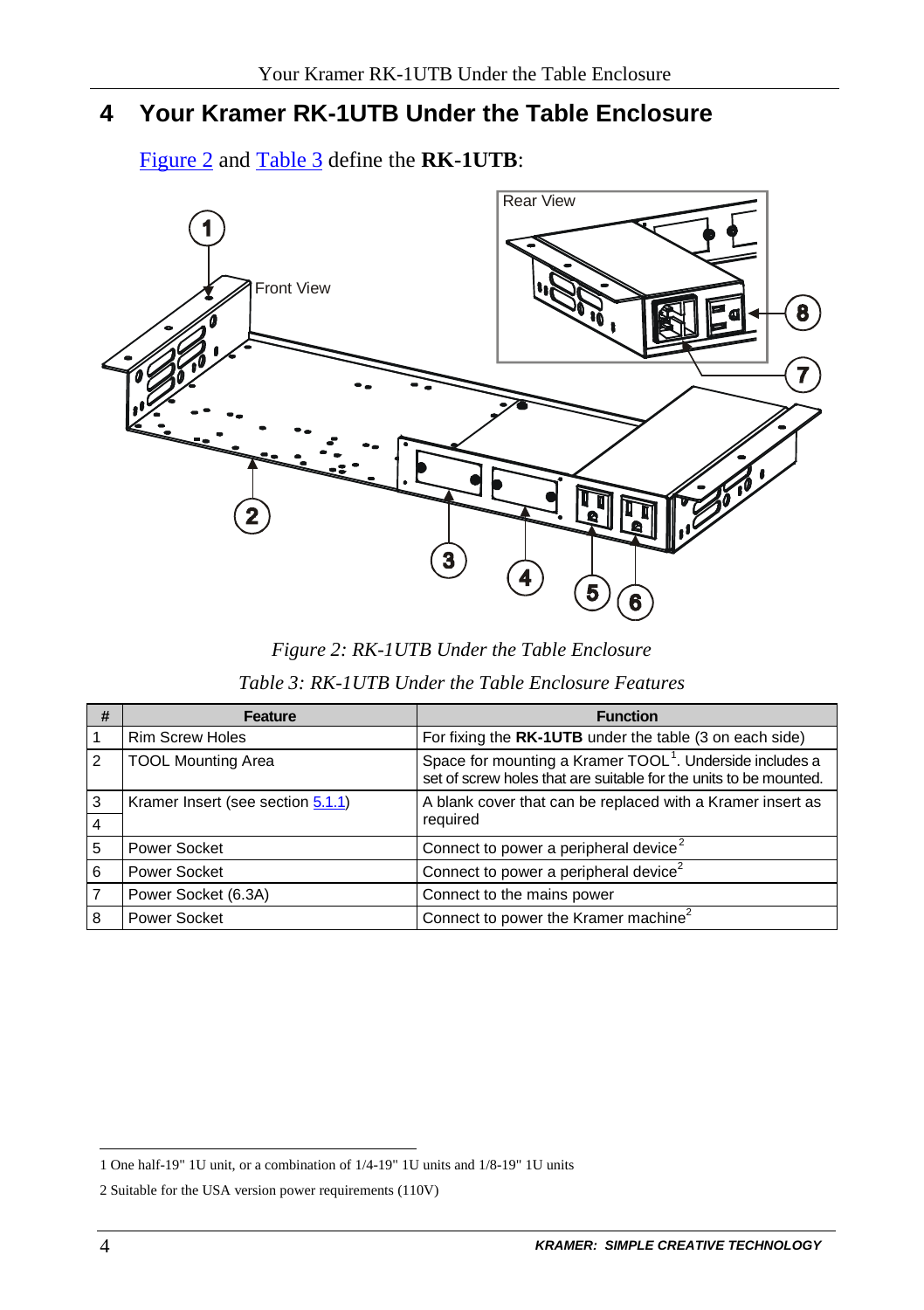## <span id="page-6-0"></span>**5 Install the Kramer RK-1UTB Under the Table Enclosure**

To install the **RK-1UTB** you have to:

- Mount the Kramer devices on the **RK-1UTB** (see section [5.1\)](#page-6-1)
- Attach the **RK-1UTB** under the table (see section [5.2\)](#page-7-0)
- Install the cables (see section  $5.3$ )

This section also describes how to:

- Mount units that do not have underside screw holes (see sectio[n 5.4\)](#page-8-1)
- Connect a blank panel (optional) (see sectio[n 5.5\)](#page-9-0)

## <span id="page-6-1"></span>**5.1 Mount the Kramer devices on the RK-1UTB**

The example illustrated in [Figure 1,](#page-3-1) shows the Kramer **VP-100A** (a half-19" unit) with these two wall plate inserts: the **WRR** and **W-H**.

#### <span id="page-6-2"></span>**5.1.1 Installing the Required Kramer Inserts**

To mount a Kramer insert or connector module, do the following:

- 1. Unscrew the two screws that fasten the blank plate to the connecting surface and remove the blank plate.
- 2. Place the required Kramer insert over the opening, insert the two screws to fix the Kramer insert in place, and tighten them.

#### <span id="page-6-3"></span>**5.1.2 Mounting the Kramer TOOL**

The **RK-1UTB** underside TOOL mounting area includes a set of screw holes that are suitable for any combination of units to be mounted.

To mount a unit on the **RK-1UTB**, as illustrated i[n Figure 2,](#page-5-1) do the following:

- 1. Place the first unit on the rack (for example, the Kramer **VP-100A**).
- 2. Hold both the **VP-100A** and the **RK-1UTB** with your hands and turn them upside down.
- 3. Insert the appropriate amount of screws through the holes on the **RK-1UTB** that fit the holes on the underside of the **VP-100A**, using the M3x5 screws supplied with the unit (as illustrated in [Figure 3\)](#page-7-1).
- 4. Tighten the screws.
- 5. Rotate the **RK-[1](#page-6-4)UTB** horizontally with the unit connected<sup>1</sup>.

<span id="page-6-4"></span>**<sup>1</sup>** When connecting several units (as defined in **Table 1)**, place the next unit and then repeat steps 2 to 5

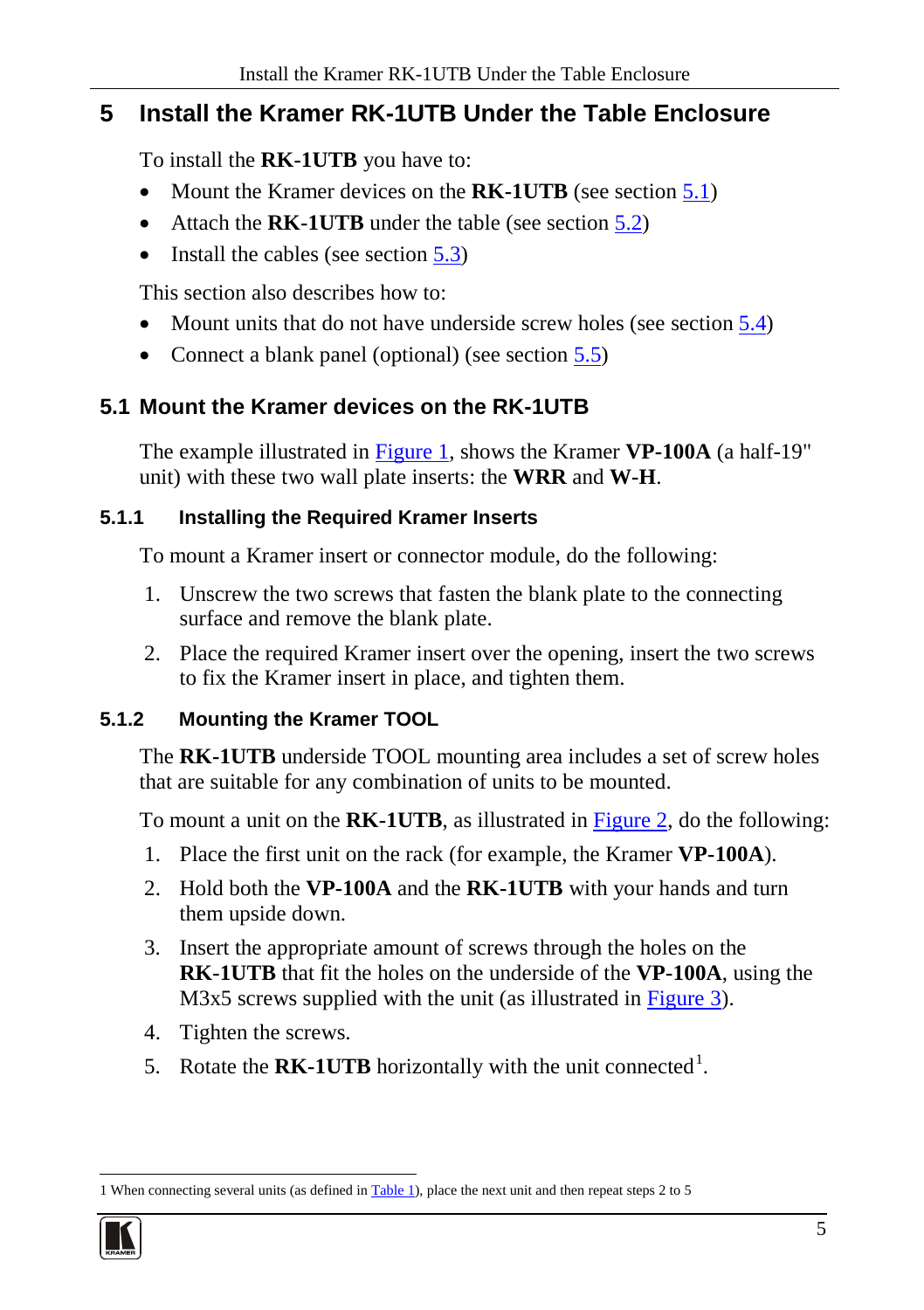

*Figure 3: RK-1UTB Under the Table Enclosure – Underside*

#### <span id="page-7-1"></span><span id="page-7-0"></span>**5.2 Securing the RK-1UTB Enclosure to the Table**

To install the **RK-1UTB** underneath the table, as illustrated i[n Figure 4,](#page-7-2) do the following:

- 1. Place the unit to the underside of the table and mark the correct location.
- 2. Insert the six M4.2X16 wood screws into the six rim screw holes (three on each side) and fix the **RK-1UTB** to the table.



<span id="page-7-2"></span>*Figure 4: Securing the RK-1UTB to the Underneath of the Table*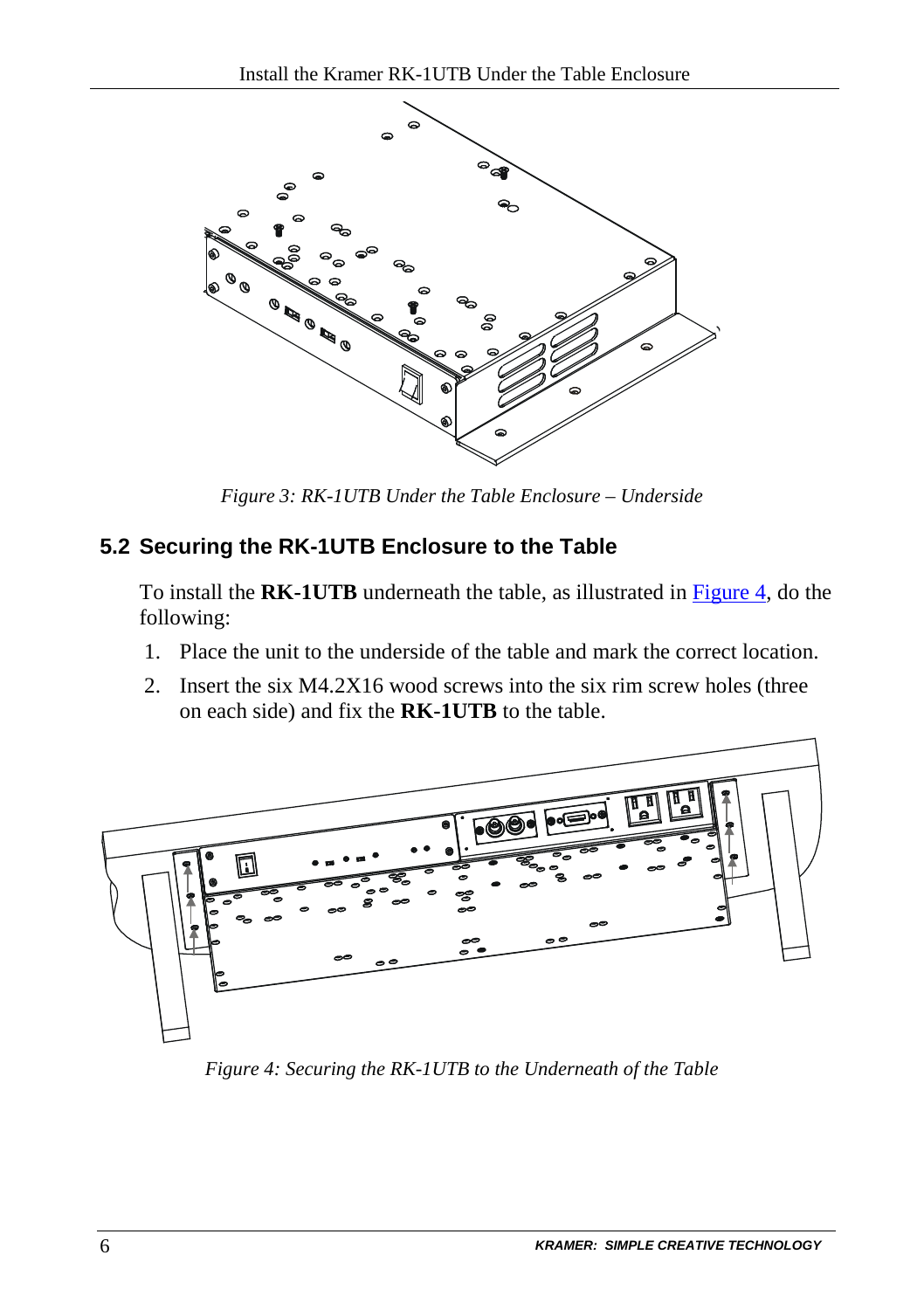#### <span id="page-8-0"></span>**5.3 Installing the Cables**

To install the cables, do the following:

- 1. Connect the cables on the rear side of the unit.
- 2. Connect the Kramer machine (for example, the **VP-100A**) to the power socket.

The **RK-1UTB** can accommodate 12V, 500mA, 5.2V and 2A DC power adapters. If the machine installed requires a larger size power adapter, we recommend using the Kramer [1](#page-8-2)2V desktop power supply with a DC plug<sup>1</sup> which fits easily into the rear side of the **RK-1UTB** enclosure.

- 3. Connect other devices to the power sockets on the front panel.
- 4. Connect the rear side power socket to the mains power.

The **RK-1UTB** is ready for use.

#### <span id="page-8-1"></span>**5.4 Mounting Units that do not have Underside Screw Holes**

Some Kramer machines do not have screw holes on the underside, which fit the holes on the  $RK-1UTE$ . These machines (for example, the  $VP-5x1^2$  $VP-5x1^2$ ) are connected via the screw holes on the sides of the **RK-1UTB**.

To mount the **VP-5xl** on the **RK-1UTB** as illustrated in [Figure 5,](#page-9-1) do the following:

- 1. Unscrew the two M3x6 screws from the side panel of the unit, which will be attached to the side panel of the **RK-1UTB**.
- 2. Place the **VP-5xl** on the rack, adjacent to the inner side panel of the **RK-1UTB**.
- 3. Insert the two M3x6 screws through the holes on the side panel of the **RK-1UTB** that fit the holes on the side panel of the unit.
- 4. Tighten the screws.

<span id="page-8-3"></span><span id="page-8-2"></span><sup>1</sup> P/N 2535-000635 2 A half-19" unit

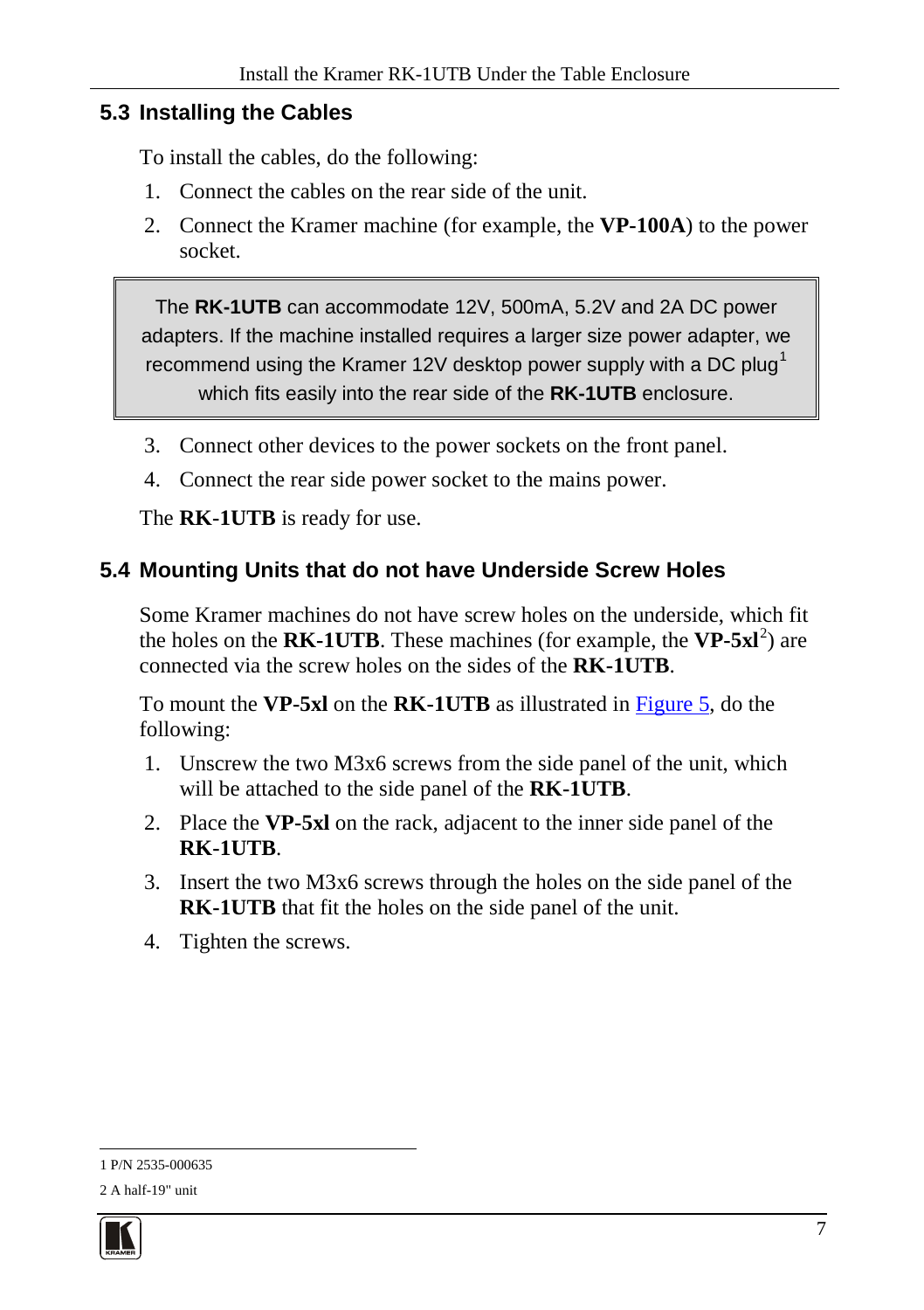

*Figure 5: Mounting a half-19" unit via Screws on the RK-1UTB Side Panel*

#### <span id="page-9-1"></span><span id="page-9-0"></span>**5.5 Connecting a Blank Panel to the RK-1UTB**

You can connect a blank panel<sup>[1](#page-9-3)</sup> to the  $RK-1UTE$  to cover any empty spaces, as the example i[n Figure 6](#page-9-2) illustrates:



<span id="page-9-2"></span>*Figure 6: RK-1UTB Rack Adapter – Connecting a Blank Panel*

<span id="page-9-3"></span>**<sup>1</sup>** Specified in section [6](#page-10-0)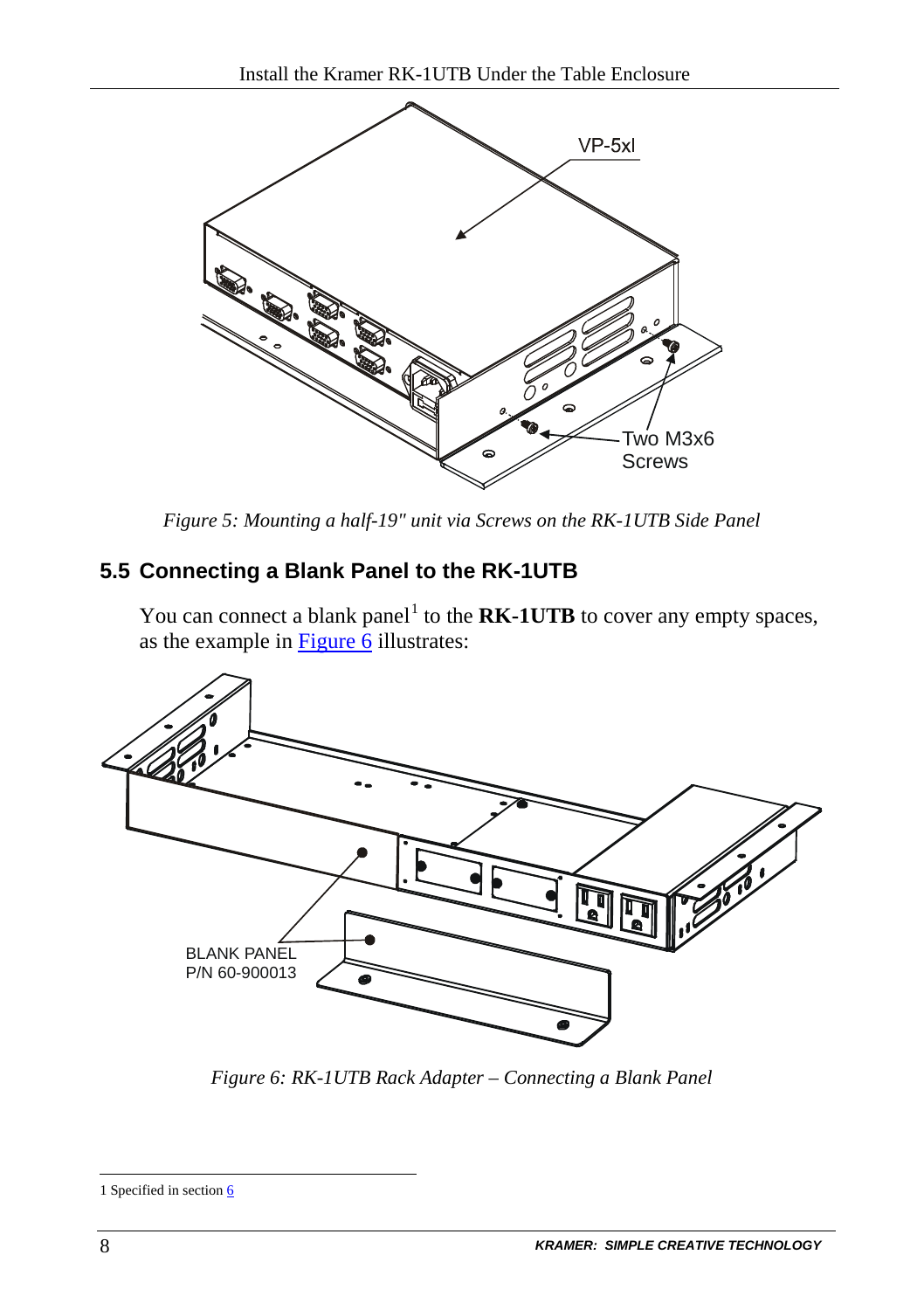## <span id="page-10-0"></span>**6 Technical Specifications**

<span id="page-10-1"></span>[Table 4](#page-10-1) includes the technical specifications:

| Table 4: Technical Specifications <sup>1</sup> of the RK-1UTB |  |
|---------------------------------------------------------------|--|
|---------------------------------------------------------------|--|

| <b>DIMENSIONS:</b> | 19-inch (W), 7-inch (D) 1U (H)    |
|--------------------|-----------------------------------|
| WEIGHT:            | $1.2$ kg (2.65lbs) approx.        |
| ACCESSORIES:       | 10 M3x5 screws; six 4X3/8" screws |
| <b>I OPTIONS:</b>  | Blank panels <sup>2</sup>         |

<span id="page-10-3"></span><sup>2</sup> One half-19" blank panel (P/N: 60-900013); 1/4U-19" blank panel (P/N: 60-900014); 1/8U-19" blank panel (P/N: 60-900015)



<span id="page-10-2"></span><sup>1</sup> Specifications are subject to change without notice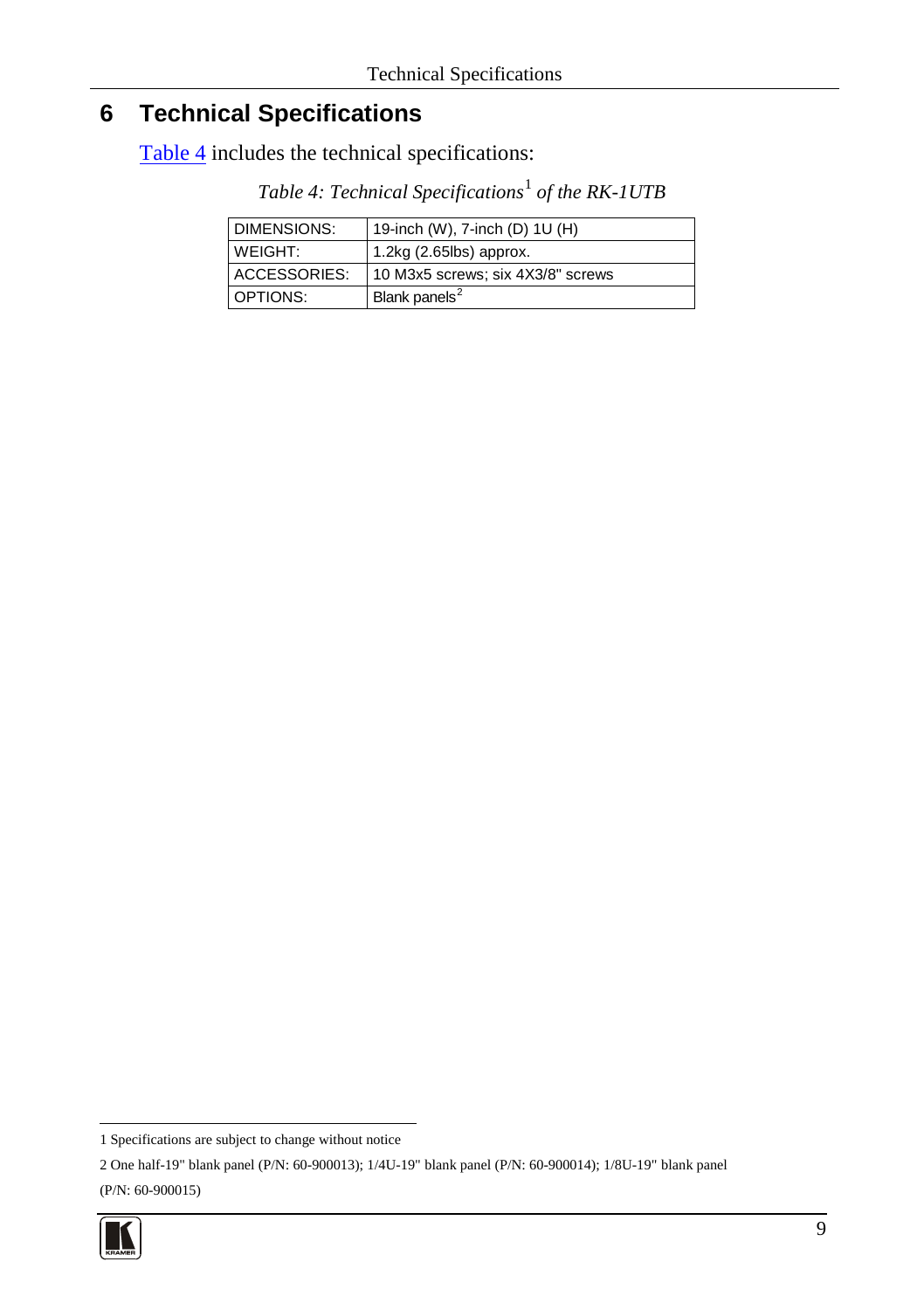#### **LIMITED WARRANTY**

Kramer Electronics (hereafter *Kramer*) warrants this product free from defects in material and workmanship under the following terms.

#### **HOW LONG IS THE WARRANTY**

Labor and parts are warranted for seven years from the date of the first customer purchase.

#### **WHO IS PROTECTED?**

Only the first purchase customer may enforce this warranty.

#### **WHAT IS COVERED AND WHAT IS NOT COVERED**

Except as below, this warranty covers all defects in material or workmanship in this product. The following are not covered by the warranty:

- 1. Any product which is not distributed by Kramer, or which is not purchased from an authorized Kramer dealer. If you are uncertain as to whether a dealer is authorized, please contact Kramer at one of the agents listed in the Web site www.kramerelectronics.com.
- 2. Any product, on which the serial number has been defaced, modified or removed, or on which the WARRANTY VOID IF TAMPERED sticker has been torn, reattached, removed or otherwise interfered with.
- 3. Damage, deterioration or malfunction resulting from:
	- i) Accident, misuse, abuse, neglect, fire, water, lightning or other acts of nature
	- ii) Product modification, or failure to follow instructions supplied with the product
	- iii) Repair or attempted repair by anyone not authorized by Kramer
	- iv) Any shipment of the product (claims must be presented to the carrier)
	- v) Removal or installation of the product
	- vi) Any other cause, which does not relate to a product defect
	- vii) Cartons, equipment enclosures, cables or accessories used in conjunction with the product

#### **WHAT WE WILL PAY FOR AND WHAT WE WILL NOT PAY FOR**

We will pay labor and material expenses for covered items. We will not pay for the following:

- 1. Removal or installations charges.
- 2. Costs of initial technical adjustments (set-up), including adjustment of user controls or programming. These costs are the responsibility of the Kramer dealer from whom the product was purchased.
- 3. Shipping charges.

#### **HOW YOU CAN GET WARRANTY SERVICE**

- 1. To obtain service on you product, you must take or ship it prepaid to any authorized Kramer service center.
- 2. Whenever warranty service is required, the original dated invoice (or a copy) must be presented as proof of warranty coverage, and should be included in any shipment of the product. Please also include in any mailing a contact name, company, address, and a description of the problem(s).
- 3. For the name of the nearest Kramer authorized service center, consult your authorized dealer.

#### **LIMITATION OF IMPLIED WARRANTIES**

All implied warranties, including warranties of merchantability and fitness for a particular purpose, are limited in duration to the length of this warranty.

#### **EXCLUSION OF DAMAGES**

The liability of Kramer for any effective products is limited to the repair or replacement of the product at our option. Kramer shall not be liable for:

- 1. Damage to other property caused by defects in this product, damages based upon inconvenience, loss of use of the product, loss of time, commercial loss; or:
- 2. Any other damages, whether incidental, consequential or otherwise. Some countries may not allow limitations on how long an implied warranty lasts and/or do not allow the exclusion or limitation of incidental or consequential damages, so the above limitations and exclusions may not apply to you.

This warranty gives you specific legal rights, and you may also have other rights, which vary from place to place.

All products returned to Kramer for service must have prior approval. This may be obtained from your dealer. **NOTE:**

This equipment has been tested to determine compliance with the requirements of:

| EN-50081: | "Electromagnetic compatibility (EMC);                            |
|-----------|------------------------------------------------------------------|
|           | generic emission standard.                                       |
|           | Part 1: Residential, commercial and light industry"              |
| EN-50082: | "Electromagnetic compatibility (EMC) generic immunity standard.  |
|           | Part 1: Residential, commercial and light industry environment". |
| CFR-47:   | FCC* Rules and Regulations:                                      |
|           | Part 15: "Radio frequency devices                                |
|           | Subpart B Unintentional radiators"                               |

#### **CAUTION!**

- Servicing the machines can only be done by an authorized Kramer technician. Any user who makes changes or modifications to the unit without the expressed approval of the manufacturer will void user authority to operate the equipment.
- Use the supplied DC power supply to feed power to the machine.
- Please use recommended interconnection cables to connect the machine to other components.
	- \* FCC and CE approved using STP cable (for twisted pair products)